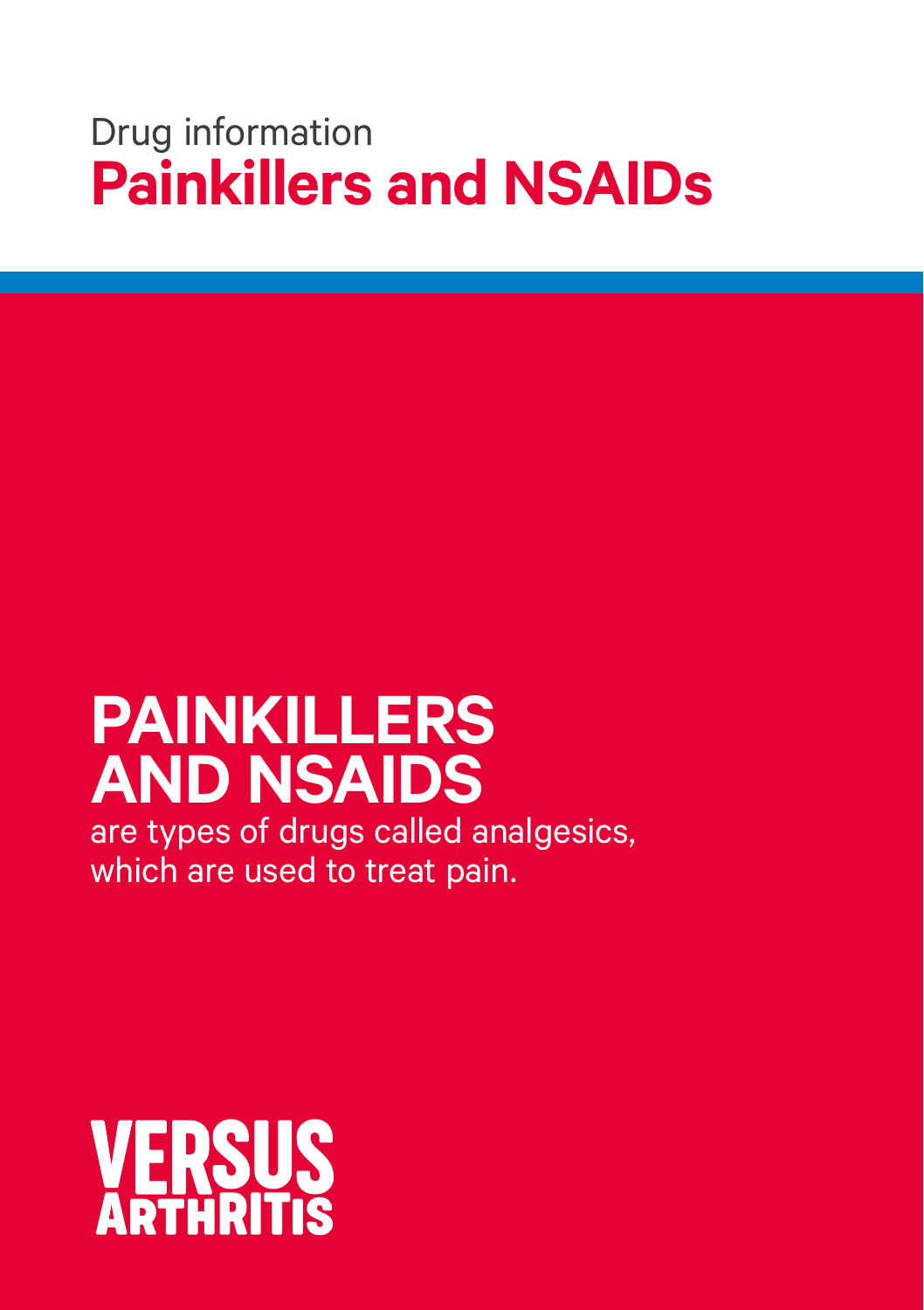### **Introduction**

Painkillers and NSAIDs (non-steroidal anti-inflammatory drugs) can help reduce pain, fever, and inflammation.

They can be used as short-term, self-care treatments, or may be prescribed in higher doses by your doctor to help manage the effects of your condition.

You can talk about the benefits and risks of taking painkillers and NSAIDs with a healthcare professional before you start treatment, so you're able to make an informed decision.

We recommend using this contents list to find the specific painkiller or non-steroidal anti-inflammatory drug (NSAID) you are interested in learning more about.

| What are painkillers and NSAIDs?                      | З                 |
|-------------------------------------------------------|-------------------|
| Painkillers and NSAIDs you can buy                    | З                 |
| Paracetamol                                           | 5                 |
| <b>NSAIDs</b>                                         | 6                 |
| Compound painkillers                                  | 10                |
| Antidepressants                                       | $12 \overline{ }$ |
| Nefopam                                               | 14                |
| Opioid painkillers and painkilling patches            | 15                |
| Effects of painkillers and NSAIDs on other treatments | 18                |
| Alcohol                                               | 19                |
| Fertility, pregnancy, and breastfeeding               | 20                |

# **What are painkillers and NSAIDs?**

Painkillers and NSAIDs, are types of drugs called analgesics, which are used to treat pain.

The greatest difference is that painkillers target the levels of pain you're feeling, by interrupting pain signals before they get to the brain.

NSAIDs, which can also be called non-steroidal anti-inflammatory drugs, help manage pain and fever, mostly by reducing inflammation.

However, if you have long term pain or inflammation, they are unlikely to improve the underlying problem that's causing it.

# **Painkillers and NSAIDs you can buy**

Some painkillers and NSAIDs are available to buy from pharmacies, shops, or supermarkets. They are often recommended for managing mild to moderate pain yourself, over a short period of time.

These include:

- the painkiller paracetamol
- NSAIDs ibuprofen, aspirin, and diclofenac gel
- compound painkillers co-codamol, paracetamol and ibuprofen, ibuprofen and codeine.

Your healthcare professional may also recommend using these drugs under their guidance over the long term, to help manage your condition.

Most people can use over-the-counter pain relief. However, some may need to be cautious. Seek advice from a pharmacist or healthcare professional before taking them if you:

- are underweight
- are aged under 16, or over 65
- are pregnant or breastfeeding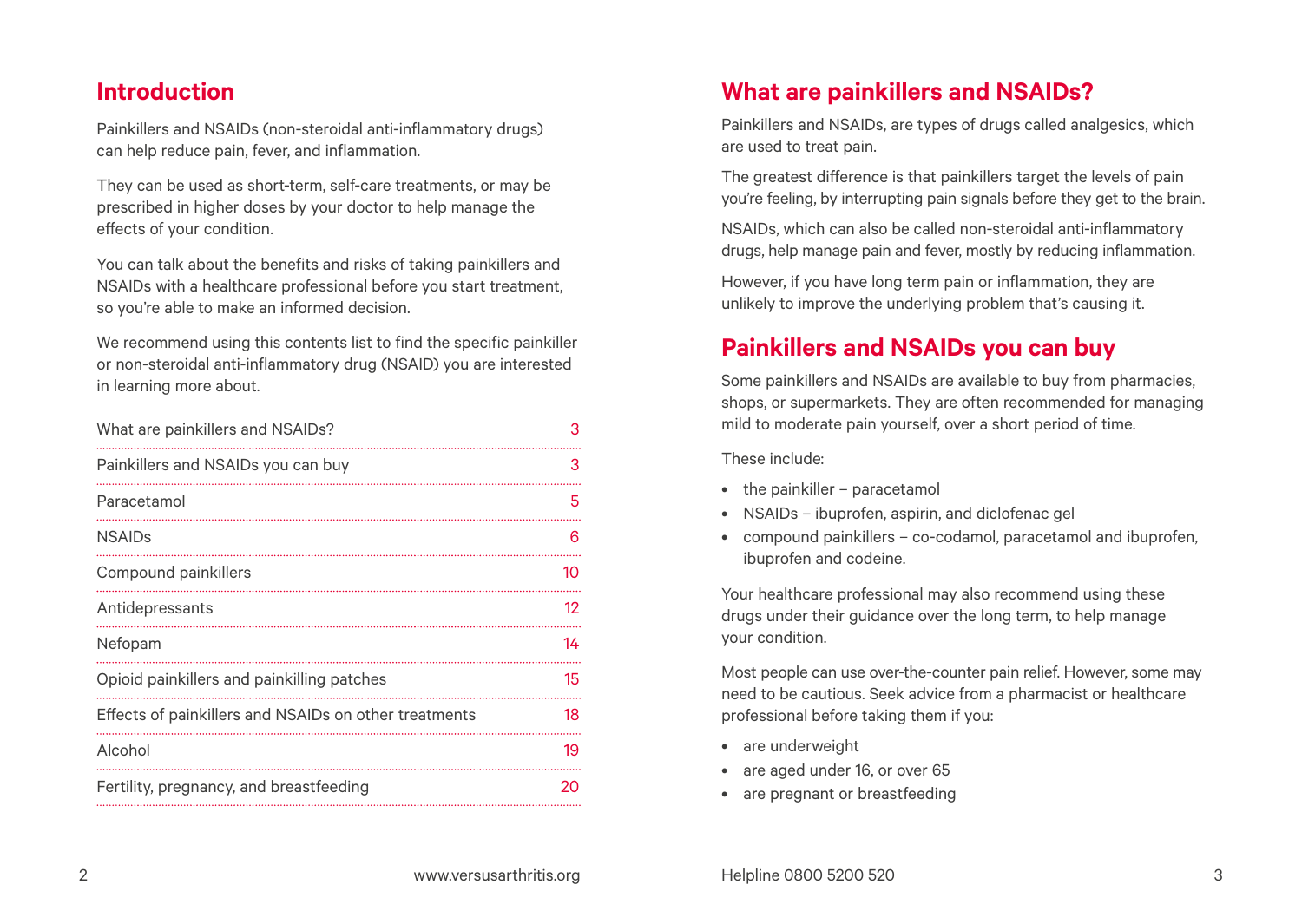- <span id="page-2-0"></span>• have lung problems, such as asthma
- have ever had fits or seizures
- have allergies
- have persistent headaches
- have problems with your liver or kidneys
- have had ulcers or bleeding in your stomach
- have had problems with your heart, liver, kidneys, blood pressure, or circulation
- are taking other medicines
- have had a stroke
- drink more than 14 units of alcohol a week
- have a condition affecting your connective tissue, such as lupus.

Painkillers containing codeine should only be taken for three days at most without medical advice. Taking other over-the-counter drugs for longer than ten days without guidance from a healthcare professional, could increase your risk of side effects such as problems with your stomach, heart, liver, or kidneys.

If over-the-counter drugs haven't improved your pain your doctor may prescribe stronger pain medication or another type of treatment.

#### Risks and side effects

You should always check the manufacturer's advice for guidance on ingredients and how much you can take over 24 hours.

Children, aged under 16, should not take aspirin unless it's prescribed by a doctor, as it can cause an illness called Reye's syndrome, which can damage the brain and liver, and could be fatal.

# **Paracetamol**

Paracetamol is used to reduce fever and can help manage mild to moderate aches and pain. You can take paracetamol as a tablet, capsule, liquid, or as tablets that dissolve in water. It should start working within the hour and last for around five hours.

Though paracetamol is safe for most people, your doctor may advise against using it if you have another health issue.

If you have problems such as lower back pain, or osteoarthritis, taking paracetamol alone may not be the most effective treatment.

You can take paracetamol with NSAIDs, such as ibuprofen or aspirin, or with another painkiller called codeine.

However, be careful if you're taking medicines for migraines, coughs, colds and flu, or compound painkillers, because these drugs often already contain paracetamol.

Taking too much paracetamol can cause liver failure.

If paracetamol isn't helping, a healthcare professional may recommend other treatments, such as a programme of exercise, physiotherapy, or a stronger type of pain relief.

You can find more information about exercising with arthritis in our Keep moving booklet. We also provide additional information about the conditions mentioned above in our booklets Osteoarthritis and Back pain available through our website [www.versusarthritis.org](http://www.versusarthritis.org)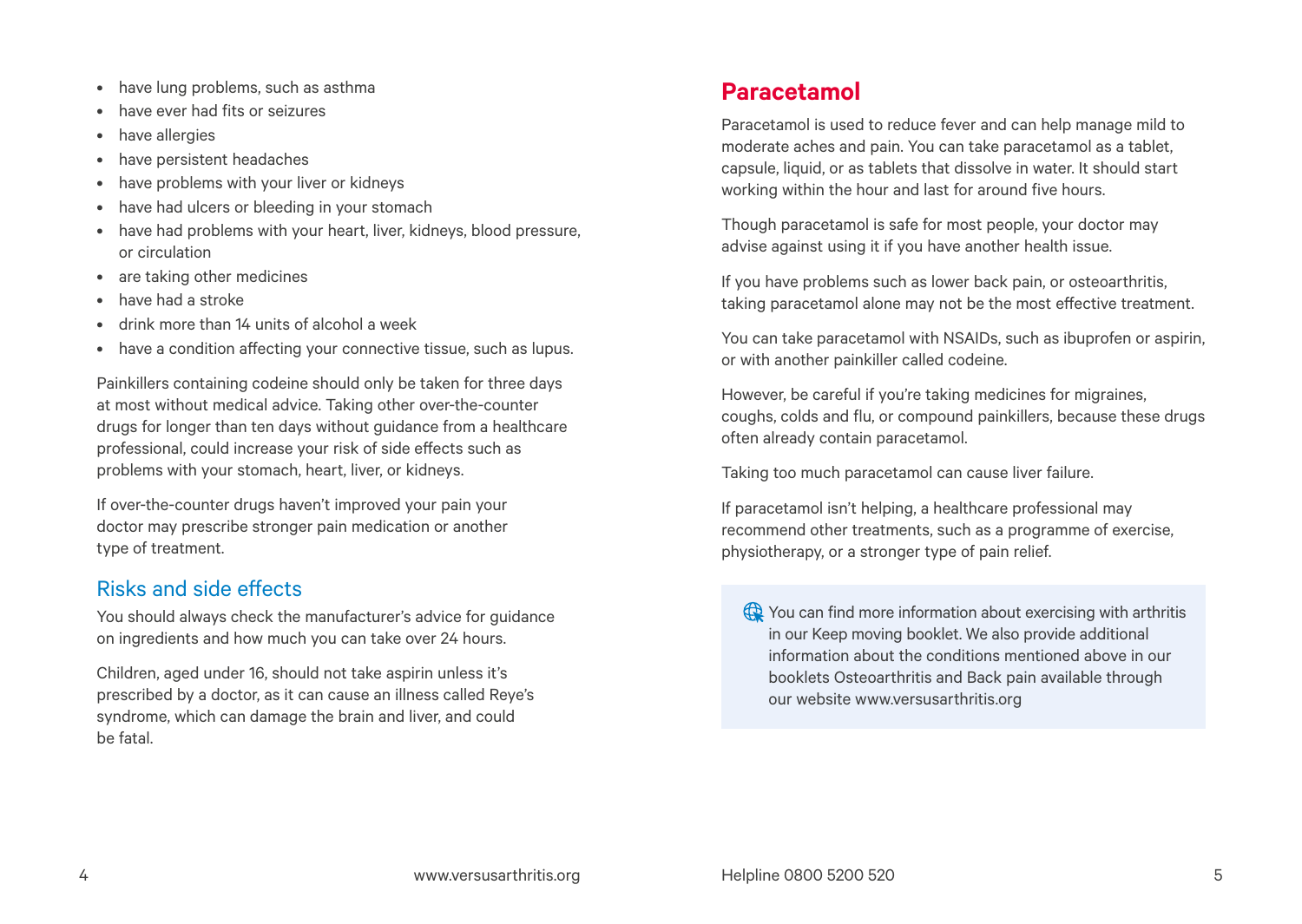# <span id="page-3-0"></span>**NSAIDs**

NSAIDs, or non-steroidal anti-inflammatory drugs, are recommended for short-term relief from pain, fever, and swelling or stiffness around your bones and joints.

You should feel some relief within an hour of using NSAIDs, but it can take several days or weeks before you feel the full benefit.

If you've been using over-the-counter NSAIDs, such as ibuprofen or aspirin, your doctor may recommend you continue taking them under their guidance, before considering another treatment.

These drugs can cause side effects, particularly if you take them for a long period of time. You are likely to be prescribed a short course of an NSAID at the lowest possible dose to treat your pain.

There are around 20 NSAIDs that are commonly prescribed, these include:

- ibuprofen
- ketoprofen
- fenbufen
- piroxicam
- aspirin
- naproxen
- diclofenac
- indomethacin
- celecoxib
- etoricoxib.

They can be taken as either:

- tablets or capsules you swallow
- a liquid you drink
- a suppository, a medicine you place in your bottom
- a cream, gel, spray, plaster, or mousse you apply to the skin known as topical NSAIDs.

Your doctor should discuss with you the type of NSAID that's best for you, and they should arrange regular check-ups to review your progress.

NSAIDs may not be suitable for everyone. The type of NSAID you are prescribed may depend upon other health issues, such as if you:

- are over 65
- might be pregnant or you're breastfeeding
- have asthma or allergies
- have had a reaction to an NSAID
- have had ulcers or bleeding in your stomach
- have had problems with your heart, liver, kidneys, blood pressure, or circulation
- are taking other medicines
- have had a stroke
- have problems with your stomach, intestines, or bowels such as ulcerative colitis or Crohn's disease
- problems with your blood pressure, circulation, or bleeding
- have a condition affecting your connective tissue, such as lupus
- experience persistent headaches.

Depending on what's causing your pain, your doctor may first recommend trying a topical NSAID, such as ibuprofen, ketoprofen, felbinac and piroxicam, as they may cause fewer side effects than tablets.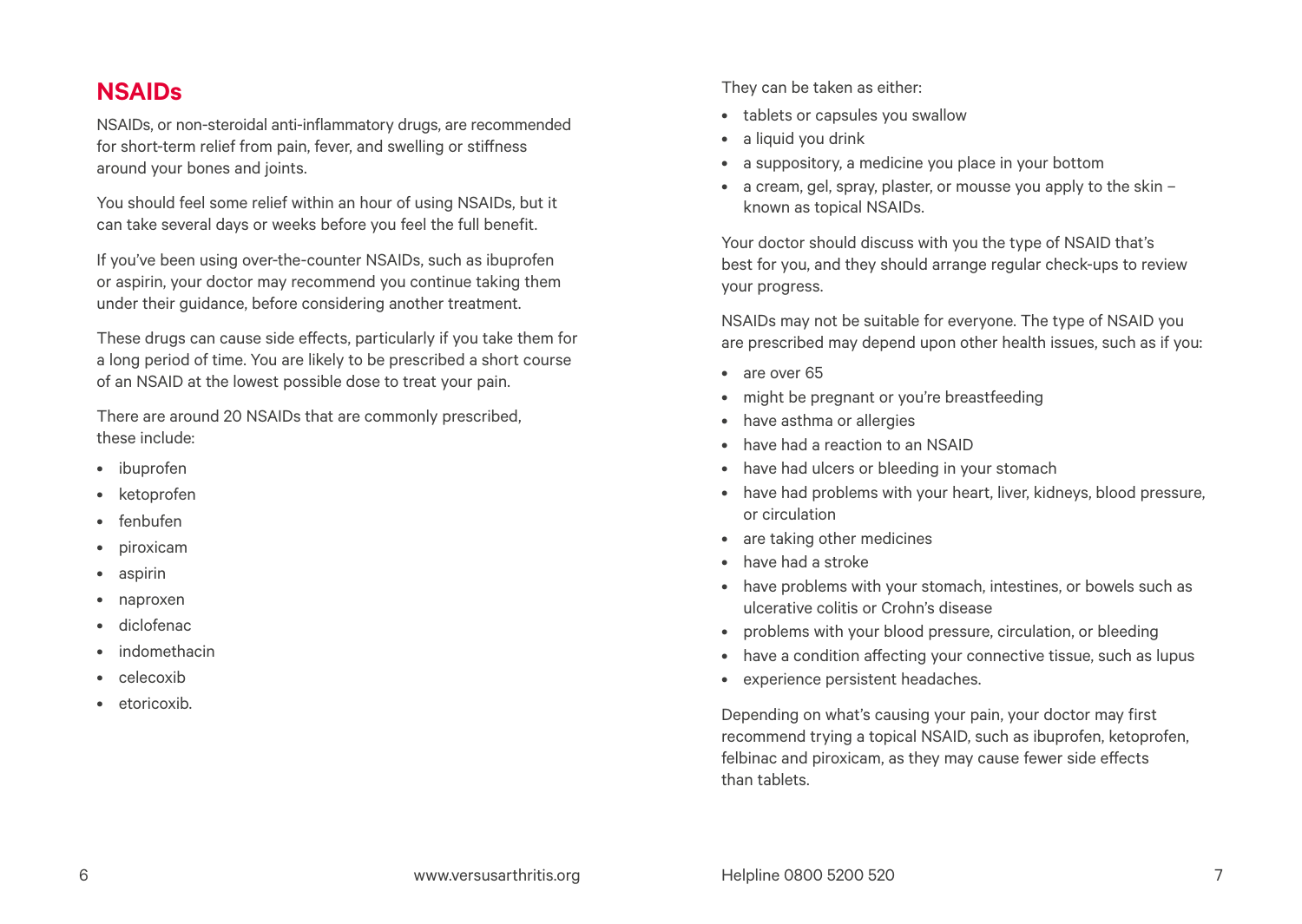They are often recommended for treating isolated areas of pain and inflammation caused by osteoarthritis, particularly in the hands and knees.

Topical NSAIDs may not be helpful for people with inflammatory conditions, such as rheumatoid arthritis, because their pain is more widespread.

However, NSAIDs are considered the most effective way of relieving pain and inflammation caused by rheumatoid arthritis.

NSAIDs can cause stomach problems so your doctor is likely to prescribe a drug called a proton-pump inhibitor (PPI), such as omeprazole or lansoprazole, to reduce the amount of acid in your stomach.

Some NSAIDs, such as celecoxib, etoricoxib, are designed to be gentler on your stomach.

Depending on your condition, you may be prescribed other drugs, such as disease-modifying anti-rheumatic drugs (DMARDs) or steroids. These drugs can help reduce your pain by treating the condition that's causing it.

You can use NSAIDs if you are taking paracetamol. However, you should be careful taking NSAIDs with compound painkillers because some compound painkillers contain NSAIDs.

If you have concerns about taking NSAIDs seek advice from a healthcare professional.

You can find out more about the conditions here in the Versus Arthritis booklets Lupus, Osteoarthritis of the hand and wrist, Osteoarthritis of the knee and Rheumatoid arthritis. Or you can find out more at [www.versusarthritis.org](http://www.versusarthritis.org)

#### Risks and side effects

If you're taking anti-coagulant drugs to thin your blood, such as lowdose aspirin or warfarin, you're best to avoid taking other NSAIDs or compound painkillers.

Even at low doses NSAIDs can cause side effects, such as:

- headaches
- dizziness
- stomach pains, sickness, diarrhoea, and indigestion
- bleeding
- swollen ankles
- problems when you pee
- chest pains and difficulty breathing
- a rash or sensitivity to sunlight.

If you experience any side effects, stop taking the pain relief and speak to your doctor.

Long-term use of NSAIDs, can cause problems with the liver, kidney, heart, and blood circulation.

NSAIDs can cause stomach problems and are best taken with food or a drink of milk to help reduce these side effects.

If you're aged over 65, some NSAIDs can increase your risk of developing stomach ulcers. If you're at risk of developing stomach problems or you get stomach pains after you've taken your NSAIDs, speak to your doctor.

NSAIDs can cause side effects and their long-term use should be monitored by a healthcare professional.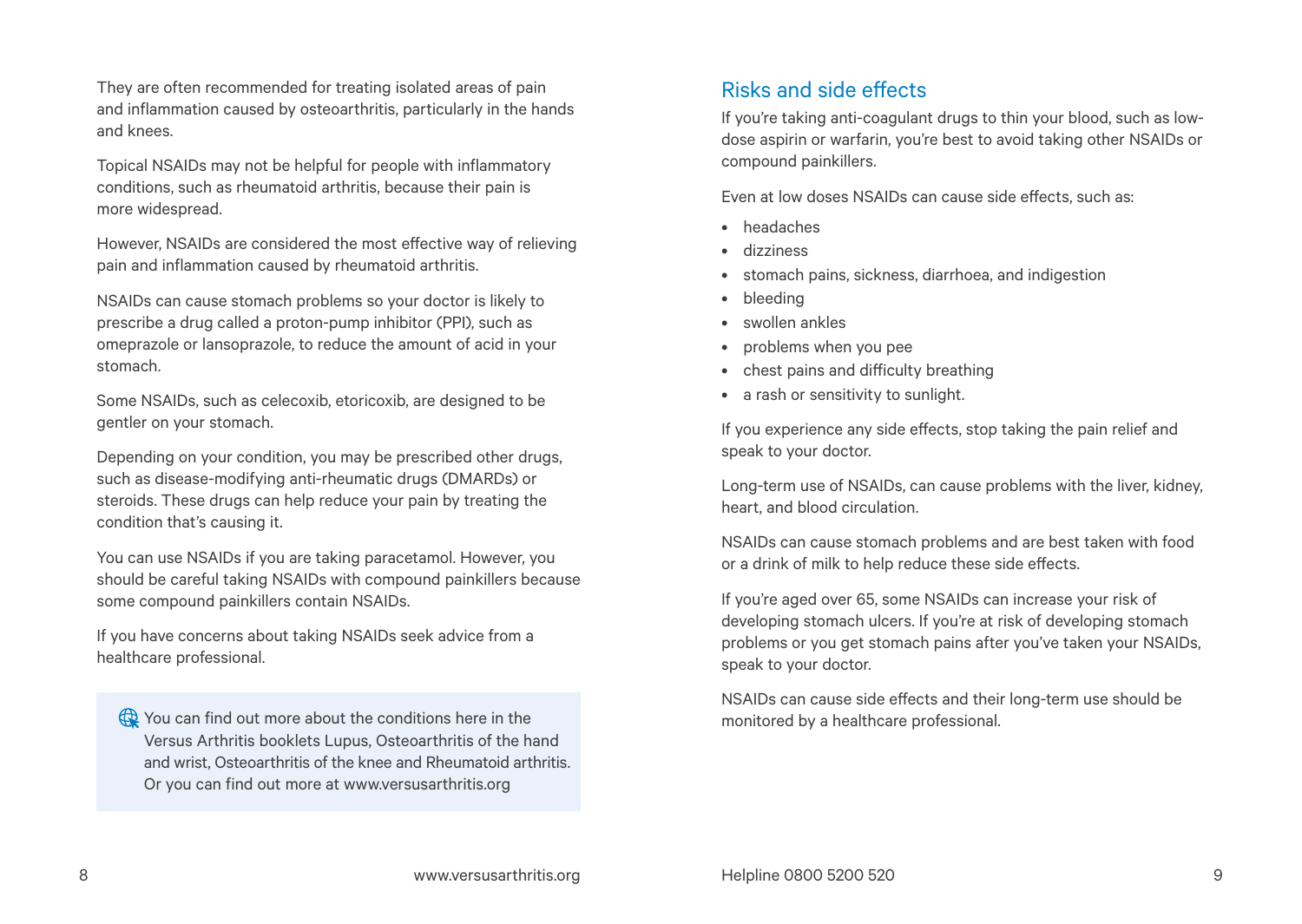# <span id="page-5-0"></span>**Compound painkillers**

Compound painkillers combine two types of pain relief medication.

Some compound painkillers are available over the counter from a pharmacist, others can only be prescribed by a healthcare professional.

#### For example:

- co-codamol containing low-dose codeine and paracetamol, available over the counter
- paracetamol and ibuprofen tablets, available over the counter
- ibuprofen and codeine, available over the counter
- co-dydramol containing paracetamol and dihydrocodeine, available on prescription
- co-codaprin containing codeine and aspirin, available on prescription.

Depending on what is causing your pain, your doctor is likely to recommend you try paracetamol and NSAIDs, before prescribing compound painkillers.

Compound painkillers can be taken as tablets, capsules or dissolved in water.

Healthcare professionals are unlikely to prescribe compound painkillers containing the opioids codeine and dihydrocodeine for longer than a few days, because there's little evidence that they help long-term pain.

Talk to your doctor if you're taking compound painkillers but you're still in pain.

To avoid accidentally taking too much of any drugs, make sure you know what your compound painkiller contains and avoid these ingredients while you're taking it.

Because each of the ingredients can cause different side effects, compound painkillers may increase your risk of an unpleasant reaction.

#### Risks and side effects

Compound painkillers can reduce your pain, but they may cause more side effects.

Compound painkillers containing aspirin, paracetamol, or ibuprofen, carry the same risk of side effects as taking these drugs separately.

Common side effects of compound painkillers include:

- feeling sick
- drowsiness
- feeling dizzy
- heartburn or indigestion
- constipation.

People who take painkillers containing opioids can become dependent on them if they take them for a long period of time.

Ask your doctor's advice before using compound painkillers if you're pregnant or breastfeeding.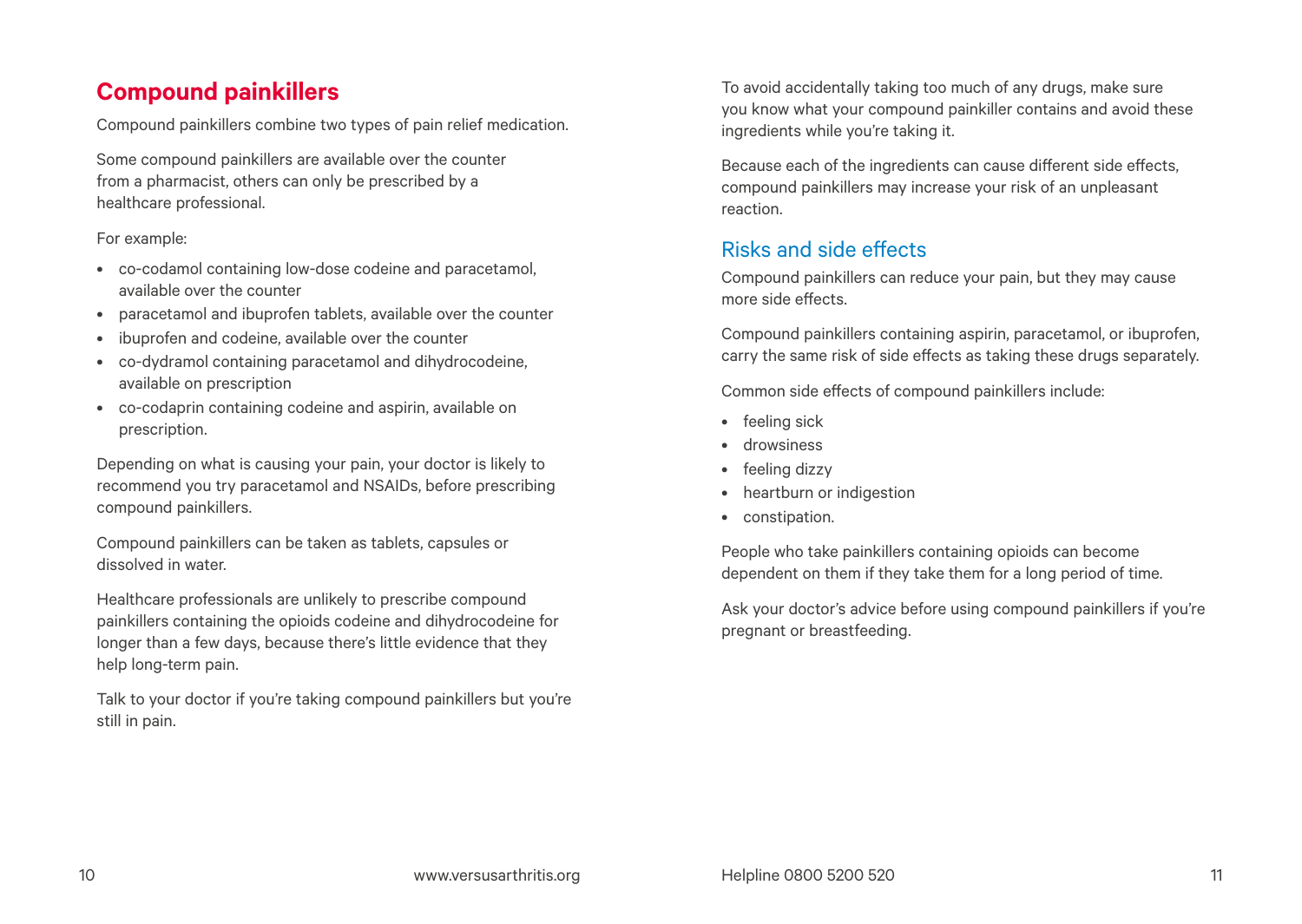### <span id="page-6-0"></span>**Antidepressants**

Low dose antidepressants can be prescribed to treat long term, persistent pain.

These drugs were originally developed to treat anxiety and depression. However, when taken at a lower dose they have been found to effectively treat pain. Doctors are now being encouraged to prescribe low dose antidepressants before other pain relief treatments.

If you are prescribed antidepressants, they can improve the way your body responds to pain, your mood, emotional state, and sleep quality.

Antidepressants commonly recommended for pain include:

- amitriptyline
- citalopram
- duloxetine
- fluoxetine
- paroxetine
- sertraline.

These drugs may not be suitable for everyone. Because they weren't originally designed to treat pain, your doctor may first want to discuss the benefits and risks of prescribing them, before deciding whether an antidepressant would help your condition.

Antidepressants can affect other conditions, including:

- diabetes
- epilepsy
- heart problems
- glaucoma
- overactive thyroid gland
- severe liver disease

### Risks and side effects

Many people take antidepressants without experiencing any problems, but they can cause some side effects. Many of the more common ones go once your body gets used to them.

Side effects include:

- constipation
- dizziness
- dry mouth
- feeling sleepy
- blurred eyesight
- difficulty peeing
- headache.

If these side effects don't improve speak to your doctor or pharmacist.

Occasionally people can experience weakness down one side of their body, or trouble speaking, thinking, or balancing. If you experience these side effects seek urgent medical advice.

Some people also experience changes in their appetite and weight when they start taking antidepressants, if this concerns you speak to your doctor.

Some antidepressants can make you drowsy. You're advised to avoid cycling, driving, or using machinery for the first few days of taking them, until you know how they affect you.

You can find more information in the Versus Arthritis booklet Amitriptyline or on our website [www.versusarthritis.org](http://www.versusarthritis.org)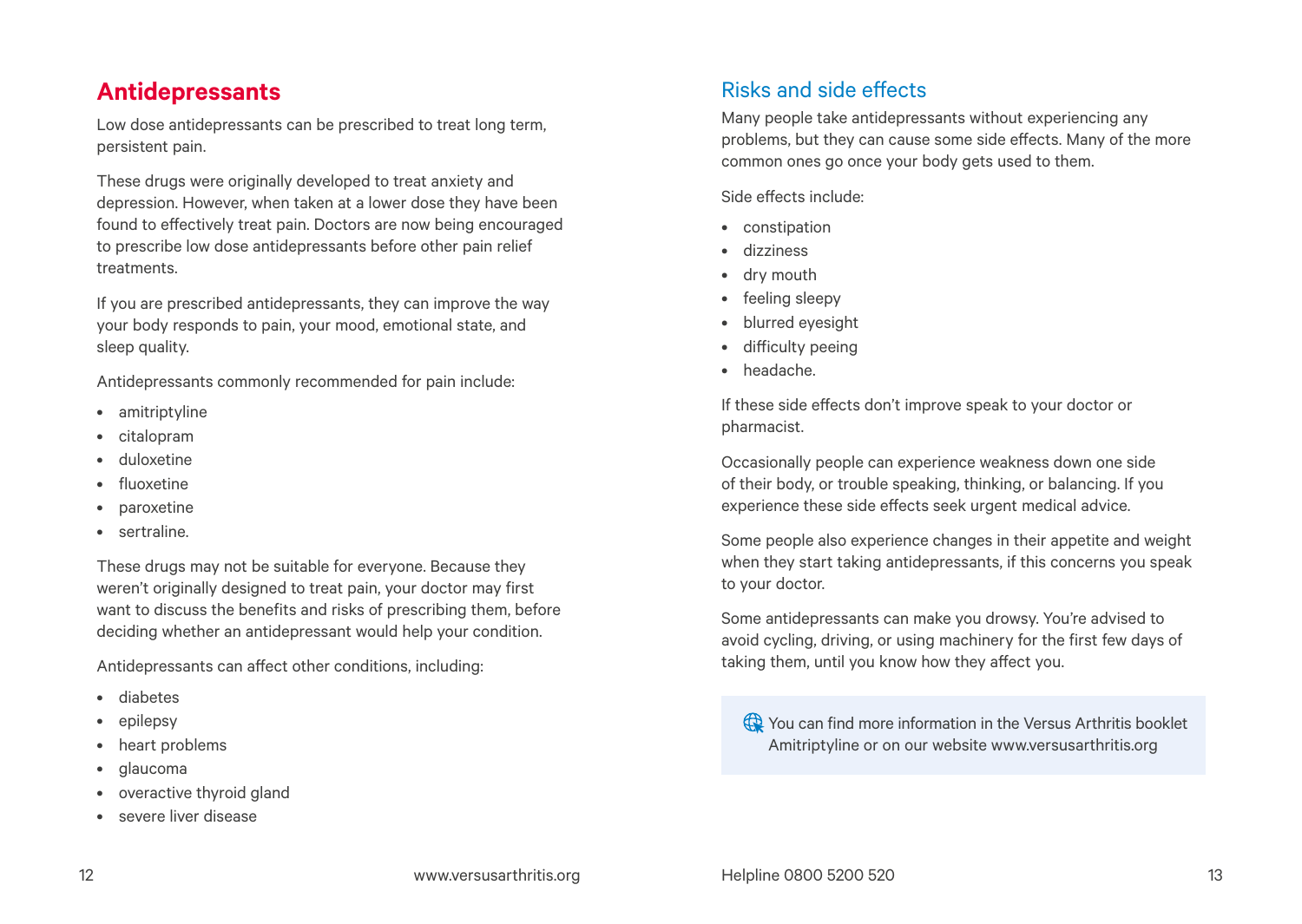# <span id="page-7-0"></span>**Nefopam**

Nefopam is a non-opioid painkiller that can be prescribed to treat pain, if NSAIDs and paracetamol have not helped.

It causes fewer breathing problems than opioid drugs. It can sometimes be prescribed as an extra way of managing your pain with paracetamol, or NSAIDs such as ibuprofen or naproxen.

However, it has not been shown to be hugely beneficial to people with long term pain and can cause several side effects.

#### Risks and side effects

Nefopam can cause side effects including:

- nausea
- nervousness
- confusion or seeing things that aren't there
- numbness and tingling in your hands or feet
- problems when you pee
- dry mouth
- feeling light-headed.

You may not be able to take nefopam if you:

- are epileptic or have ever had seizures
- have liver or kidney problems
- have problems peeing
- have angle closure glaucoma.

If you are aged over 65 you may be more likely to feel confused or to see things that aren't there. Nefopam is not usually recommended during pregnancy.

# **Opioid painkillers and painkilling patches**

Opioid painkillers can be prescribed to offer relief from moderate to severe pain when other forms of pain relief haven't worked.

Some opioids are stronger than others. If your doctor feels your pain can only be helped by opioids they will prescribe the lowest dose, for the shortest time. Opioids are available as tablets, liquids, or patches.

However, because of the risk of side effects such as addiction and overdose, healthcare professionals are advised to avoid prescribing opioid painkillers for long-term pain, where possible.

If you are prescribed opioid painkillers your treatment should be strictly monitored.

Opioid painkillers include:

- codeine
- dihydrocodeine
- tramadol
- buprenorphine
- fentanyl
- morphine
- diamorphine
- oxycodone
- tapentadol.

The low-dose codeine used in compound painkillers is the only opioid painkiller available without a prescription.

#### **Opioid patches**

Your doctor may consider prescribing you a course of treatment with opioid patches if you've tried a low-dose opioid, such as morphine, and you're still in pain.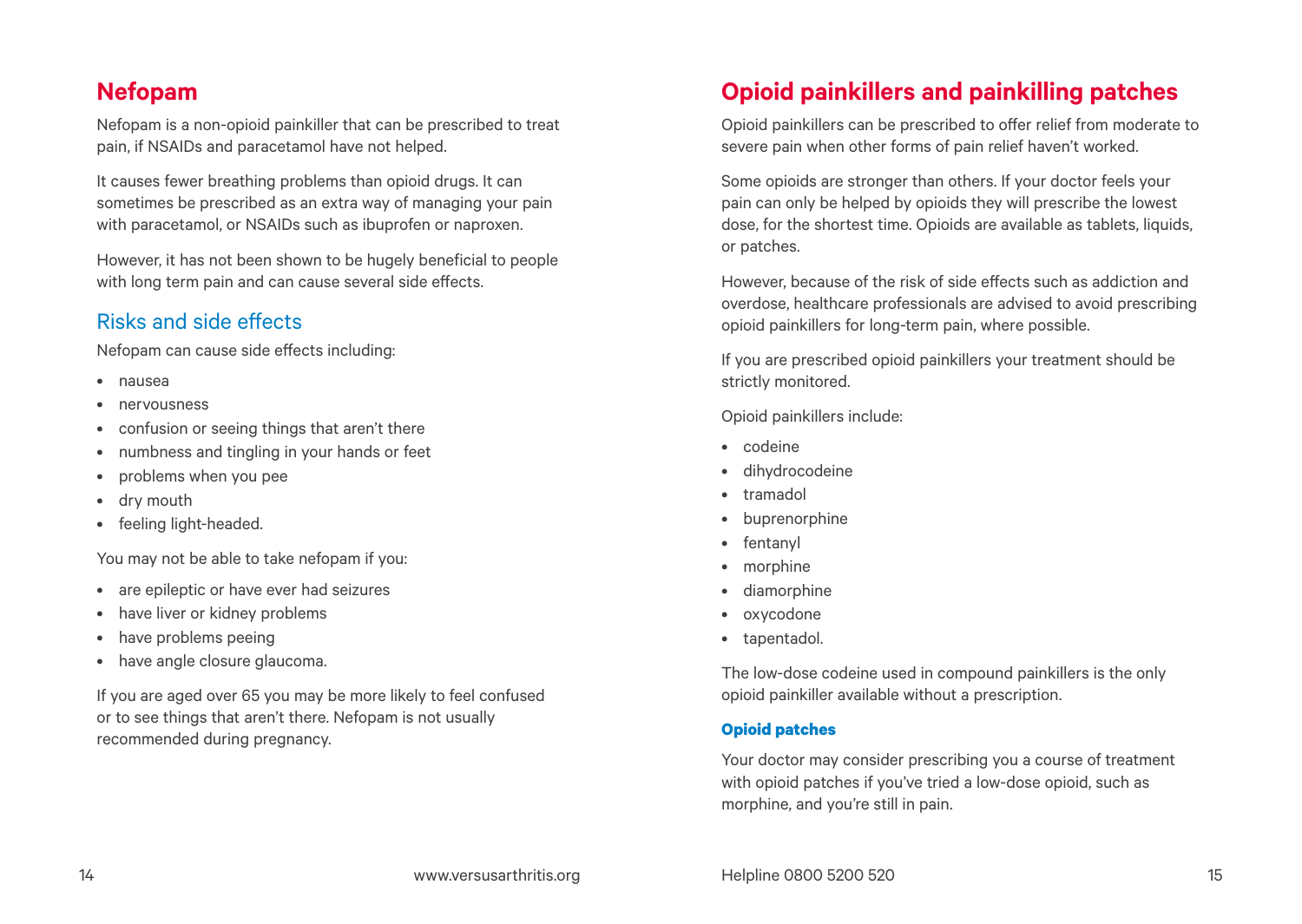These patches usually contain either buprenorphine or fentanyl, which is slowly released into the body over a period of several days. For guidance on how often you should change your patch, see the patient information leaflet included in the pack.

You should only wear one patch at a time, unless told otherwise by your doctor.

You should keep the area the patch is stuck to away from any source of heat, such as a hot water bottle, electric blanket or heat pads, or sunlight. This is because heat can cause too much of the drug to be released into the blood stream too quickly.

You should inform any healthcare professional treating you that you are using opioid patches, as they can interact with other drugs.

#### Risks and side effects

Opioid painkillers commonly cause more side effects than other pain treatments and they need to be strictly monitored by your doctor.

Risks and side effects of opioid painkillers include:

- feeling or being sick
- problems going to the toilet
- itching
- drowsiness and dizziness
- not being able to concentrate
- low sex drive, reduced fertility, and erectile dysfunction
- more difficulty fighting off infections
- increased pain
- breathing problems.

Some side effects will lessen over the course of treatment. If you are concerned speak to your doctor.

If you have breathing problems, such as sleep apnoea, asthma, or chronic obstructive pulmonary disease (COPD), speak to your doctor before taking opioid painkillers.

Taking opioids with sedative drugs, such as diazepam, temazepam, or alcohol, can make you more likely to feel drowsy, dizzy, and unable to concentrate.

Opioid drugs can cause seizures. If you are taking antipsychotic or antidepressant drugs you could be more likely to experience seizures if you are prescribed the opioid drug tapentadol.

Opioid painkillers can become addictive and should be used with caution. Speak to your doctor if you feel they aren't working at the prescribed dose, or you are still in pain after finishing a course of opioid painkillers.

Your doctor may recommend you stop taking opioids. Depending on how long you have been taking them you may experience some reactions, including:

- tremors or muscle spasms
- anxiety, sweating, or restlessness
- sickness, diarrhoea, or stomach cramps.

If you have been taking opioid painkillers for a long period of time you should only stop taking them under the guidance of a healthcare professional, as suddenly stopping your treatment can be dangerous.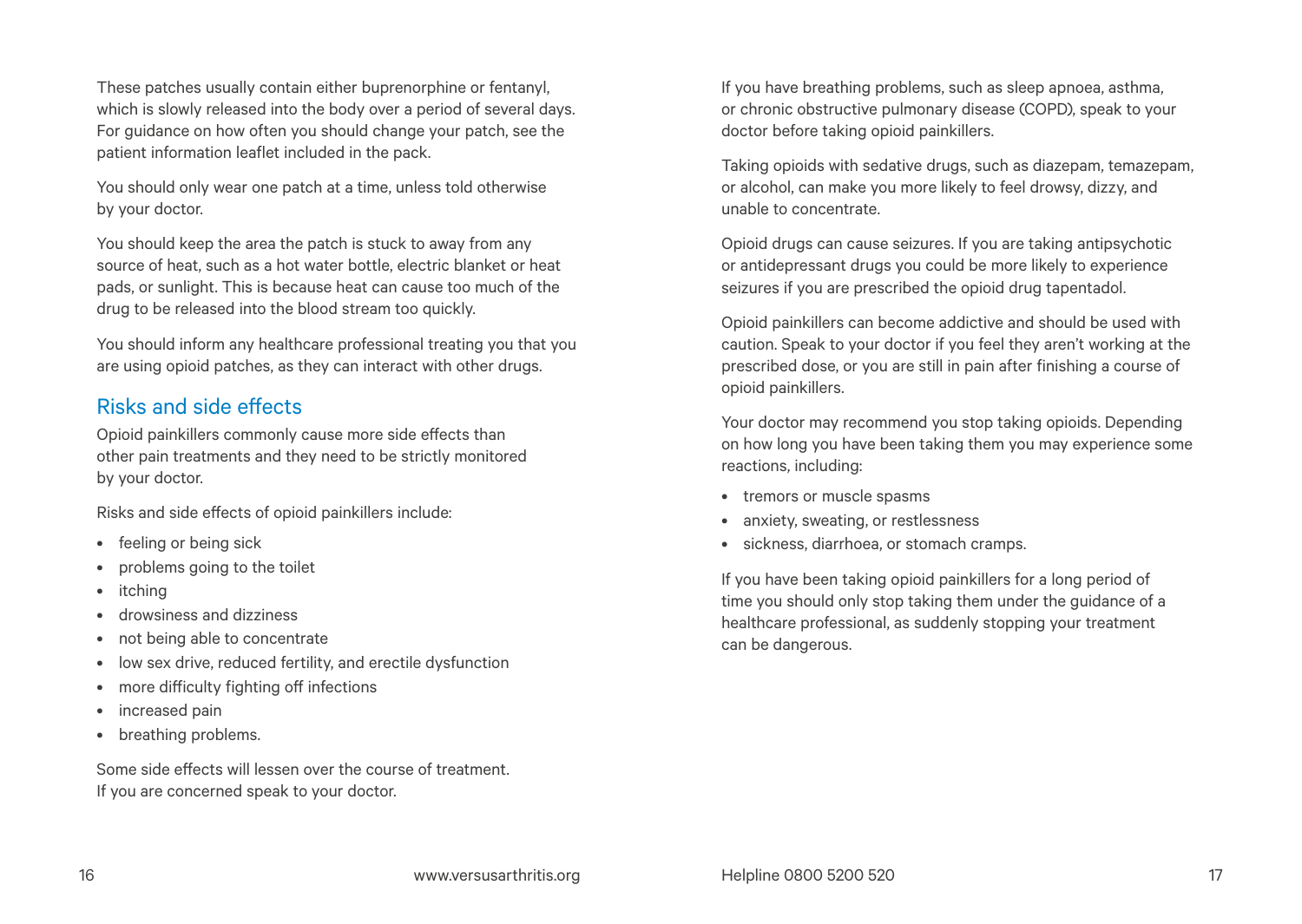#### <span id="page-9-0"></span>**Effects of painkillers and NSAIDs on other treatments**

Many people with arthritis and related conditions will need to take painkillers or NSAIDs, along with drugs that treat the underlying cause of their condition. The combination you take and the length of time you take them for will depend on your condition.

For inflammatory types of arthritis, such as rheumatoid arthritis, your doctors should recommend starting treatment with a diseasemodifying anti-rheumatic drug (DMARD), such as methotrexate.

DMARDs won't stop your pain straight away, but once they start to work, you should be able to reduce or stop your pain relief drugs.

If you have gout, you may be prescribed the anti-inflammatory drug colchicine or an NSAID to deal with the pain and swelling from an attack. Aspirin may make your gout worse. You may need to take another drug, such as allopurinol or febuxostat, in the longer term to reduce the risk of having more gout attacks.

If you have osteoarthritis of the hand or knee, you can use capsaicin cream to treat the affected joints several times a day, as well as taking painkillers.

If you're taking medications for other conditions, you should speak to your doctor or a pharmacist about possible interactions.

You can visit [www.versusarthritis.org](http://www.versusarthritis.org) to find out more, or order Versus Arthritis booklets for more information on Allopurinol, Febuxostat and Methotrexate.

#### Complementary treatments

Complementary treatments, such as herbal remedies, vitamins, and supplements, are not tested the same way as painkillers and NSAIDs, so it's difficult to say whether they are safe to take together.

You should always tell the healthcare professional treating you about any other medications you are taking, including complementary treatments, herbal remedies, vitamins, or supplements, before you start your prescribed medication.

# **Alcohol**

Most people who take painkillers or NSAIDs can drink alcohol in moderation.

Alcohol can increase the risk of side effects of some painkillers and NSAIDs. It's a good idea to read the leaflet that comes with your drug to see what it says about drinking alcohol.

If you've just started taking opioid painkillers, or your dose is increased, you're advised to avoid drinking alcohol until you've settled on your medication. Alcohol and opioid painkillers can affect your concentration and can make you sleepy.

You're advised to avoid alcohol if you're driving or using machinery.

It's best to stick within government guidelines of drinking no more than 14 units of alcohol per week, and to spread the units through the week. Having two or three days each week when you don't drink alcohol is good for you.

Talk to your doctor or a pharmacist if you have any concerns.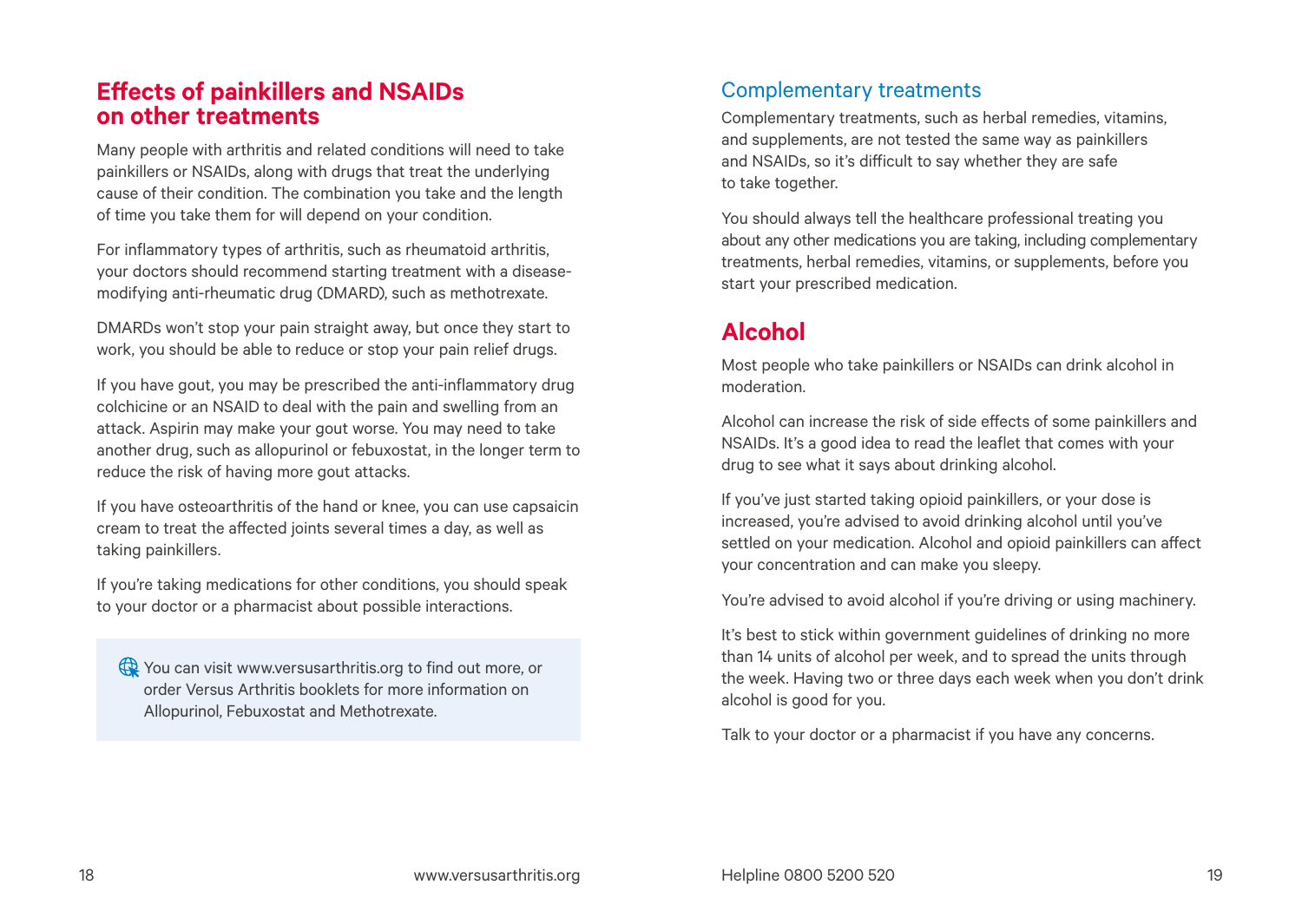# <span id="page-10-0"></span>**Fertility, pregnancy and breastfeeding**

If you're planning to start a family or you become pregnant, you should discuss your medication with your doctor as soon as possible.

Paracetamol is usually the recommended pain relief option if you're pregnant or breastfeeding, but it's a good idea to talk to your healthcare professional about any medications.

NSAIDs are not usually recommended in pregnancy, especially after 30 weeks, unless you're advised to take them by your doctor.

In rare cases low-dose aspirin may be continued during pregnancy but only under specialist care for severe conditions, including:

- high blood pressure
- certain other long-term conditions such as lupus.

NSAIDs are considered safe to take if you are breastfeeding.

Low dose antidepressants are considered safe during pregnancy.

Paracetamol and opioid painkillers may be used during pregnancy, although it is recommended that you do not use them regularly or for long periods.

Taking opioids in pregnancy can increase the risk of your baby having breathing problems, experiencing painful effects from withdrawal, and may affect their brain function in future. They should only be taken under the guidance of a doctor.

Some low doses of opioids, such as dihydrocodeine, are considered safe if you're breastfeeding, but you should avoid anything containing codeine.

If you're a pregnant woman who has been taking opioids every day for a while, you shouldn't suddenly stop using them without speaking to your doctor.

Stopping opioids without help from your doctor or midwife can be dangerous for yourself and your child, particularly in your first trimester when it can cause miscarriage, and the last trimester when it can increase the risk of birth complications and stillbirth.

You can find more information in the Versus Arthritis booklet Pregnancy and arthritis or on our website [www.versusarthritis.org](http://www.versusarthritis.org)

# **Where to go for further information**

This leaflet is a guide to painkillers and NSAIDs, their benefits and potential side effects. If there's anything else you'd like to know about any of the drugs mentioned here, just ask the healthcare professionals in charge of your care.

You can also call our free helpline on 0800 5200 520, where our trained advisors can offer information, support and advice on your type of arthritis.

Visit our website [www.versusarthritis.org](http://www.versusarthritis.org) to find out more.

#### Thank you!

A team of people helped us create this booklet. We would like to thank Tim Richards, Naresh Rallmil and Sue Swift for helping us with reviewing this booklet.

We would also like to give a special thank you to the people who shared their opinions and thoughts on the booklet. Your contributions make sure the information we provide is relevant and suitable for everyone.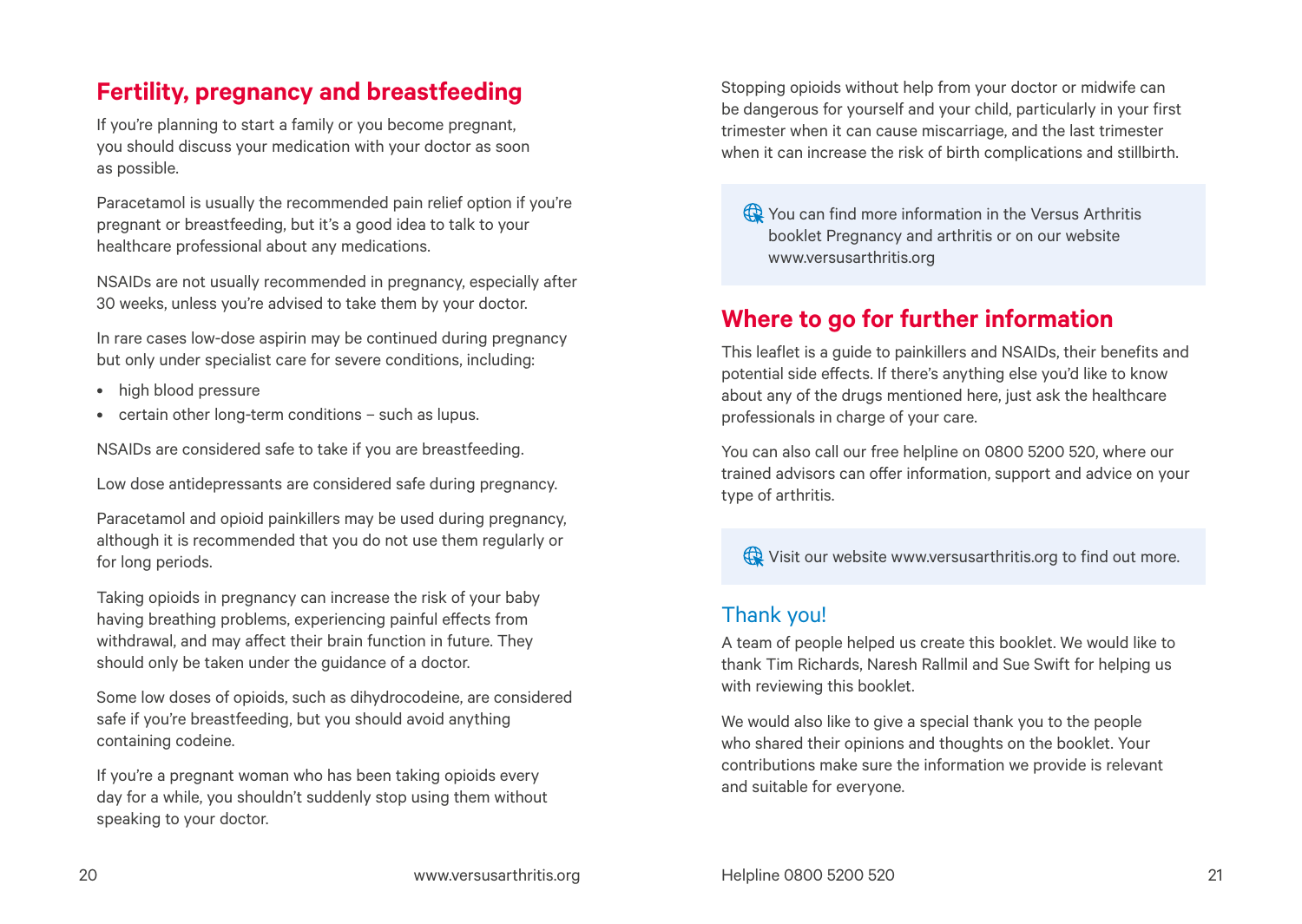| <b>NOTES</b> | <b>NOTES</b> |
|--------------|--------------|
|              |              |
|              |              |
|              |              |
|              |              |
|              |              |
|              |              |
|              |              |
|              |              |
|              |              |
|              |              |
|              |              |
|              |              |
|              |              |
|              |              |
|              |              |
|              |              |